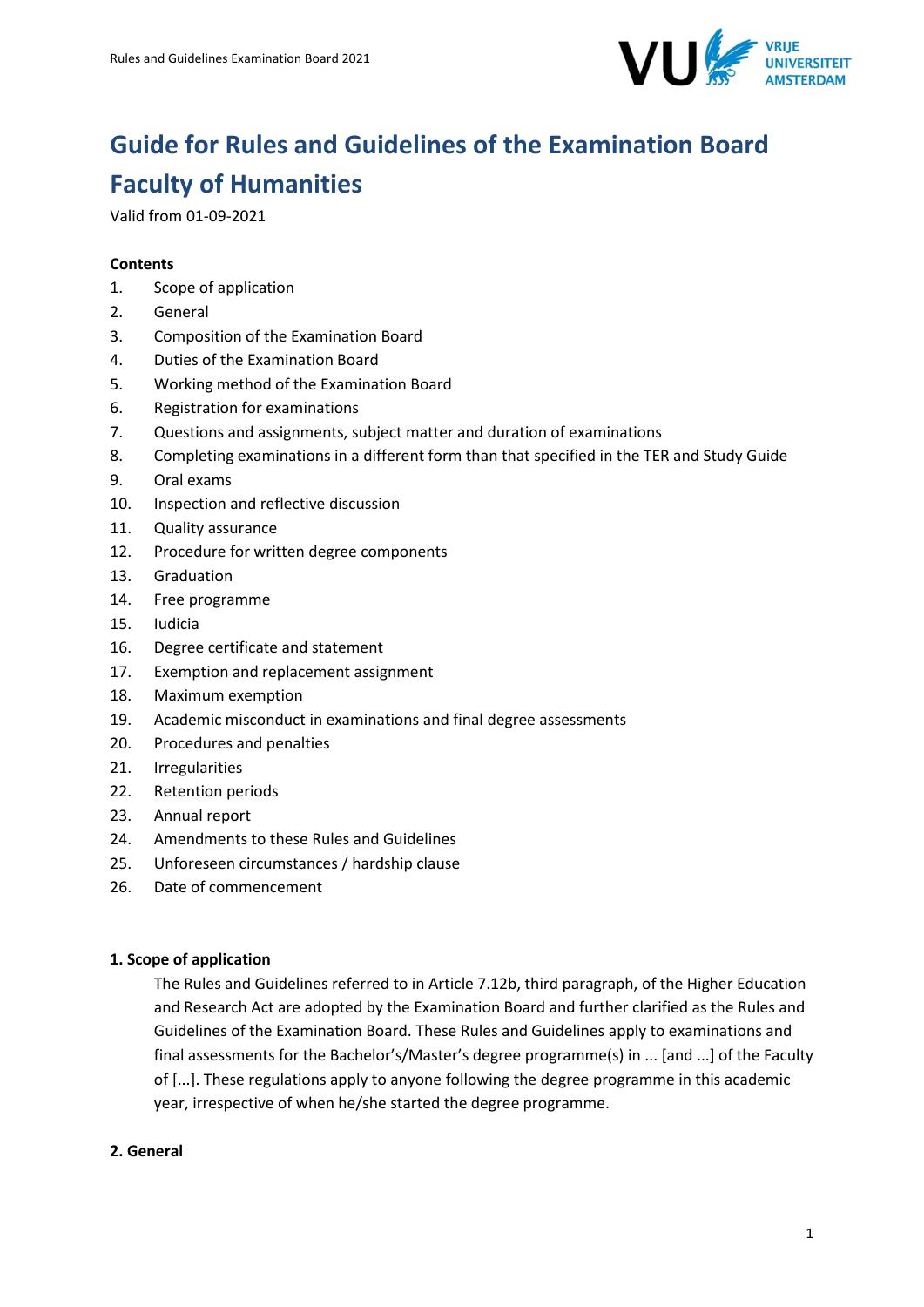

- 1. The terms used in the Teaching and Examination Regulation (TER) also apply to this regulation. All other terms have the meanings ascribed to them in law.
- 2. In the event that any provision in these regulations conflicts with a provision in the Teaching and Examination Regulation that applies to the relevant degree programme, the provisions of the Teaching and Examination Regulation shall take precedence.

# **3. Composition of the Examination Board**

- 1. The Faculty Regulations apply to the composition of the Examination Board. At least one member of the Examination Board works as a teacher within the programme or one of the programmes to which these Rules and Guidelines apply. At least one member of the Examination Board is not affiliated with the degree programme(s). Members of the Executive Board and persons otherwise bearing financial responsibility within the institution may not take a seat on the Examination Board.
- 2. Before a member is appointed, the Faculty Board (FB) discusses the proposed appointment with the Examination Board.
- 3. A member of an Examination Board is appointed for a period of three years and may be immediately reappointed once. From the second reappointment, it should be resubmitted to the FB.
- 4. The members of the Examination Board are appointed by the Faculty Board.
- 5. The Examination Board appoints one of its members to act as chair (not the external member). The chair is responsible for the general procedure of the Examination Board. He/she shall appoint an alternate to replace him/her in the case of absence.
- 6. The Faculty Board is responsible for guaranteeing that the Examination Board operates in a manner that is independent and expert.

# **4. Duties of the Examination Board**

The duties of the Examination Board are regulated by law. These include drawing up rules for the performance of duties and responsibilities and taking measures with regard to:

- a. determining in an objective and expert manner whether or not a student meets the conditions set in the Teaching and Examination Regulation relating to the knowledge, insight and skills necessary to be awarded a degree;
- b. maintaining and assuring the quality of all examinations and final degree assessments;
- c. determining guidelines and instructions to assess and determine the results of examinations and final degree assessments within the framework of the Teaching and Examination Regulations;
- d. granting exemptions for one or more examinations;
- e. extending the limited period of validity of an examination or exemption if a student submits a reasoned request to that effect. The Examination Board can decide to permit an extension of validity only after the individual making the request has successfully completed a supplementary examination on the relevant subject matter;
- f. ensuring that measures are taken in cases of academic misconduct;
- g. appointing examiners to conduct (interim) examinations and determine the results;
- h. granting a degree certificate, including a diploma supplement, as proof that the student has successfully completed his/her final degree assessment;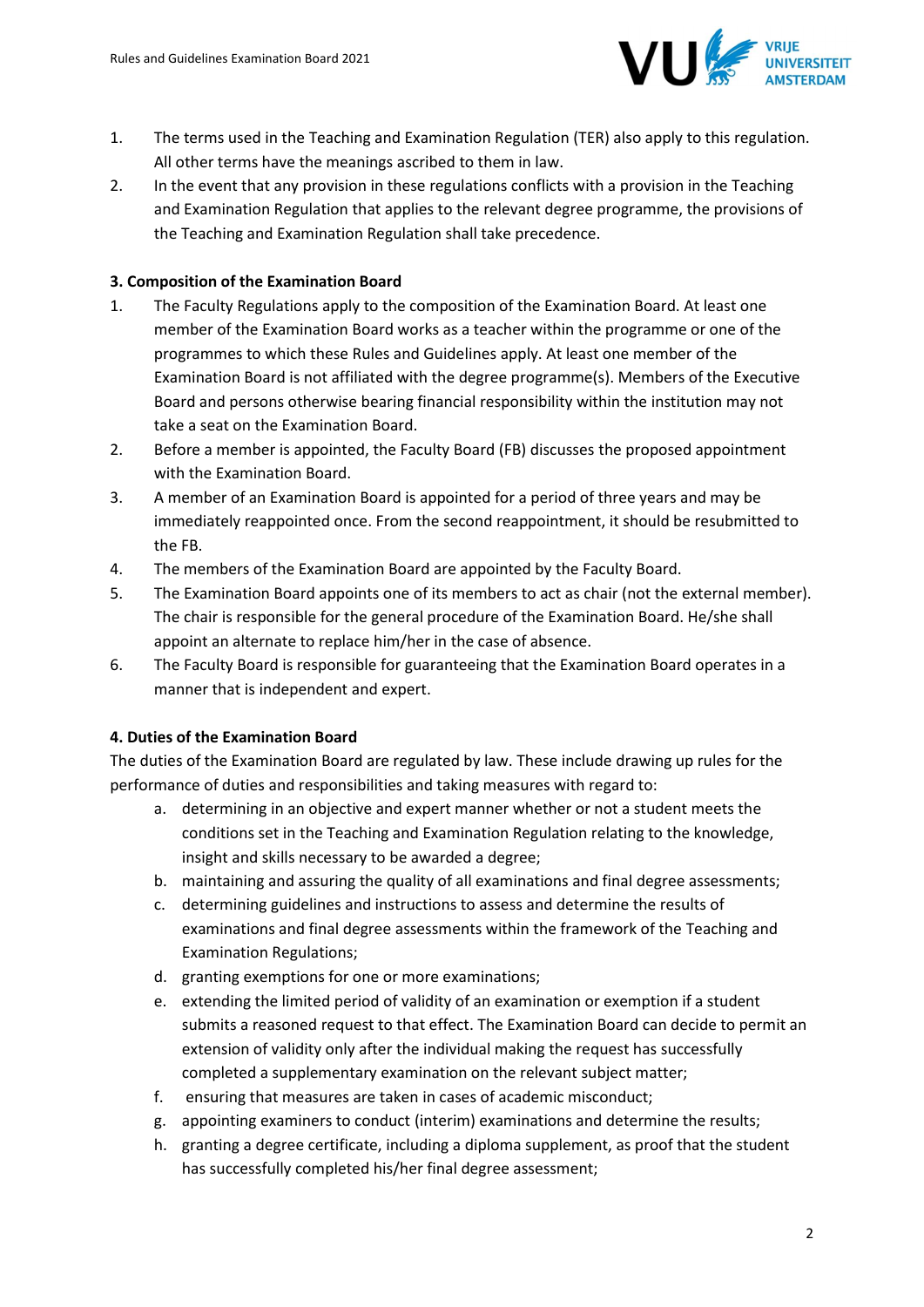

- i. granting permission to students to complete a free study programme with an examination that leads to the award of a degree;
- j. issuing a statement of results attained to persons who have successfully completed more than one examination but are not eligible for a degree certificate;
- k. preparing an annual report of its activities.

# **5. Working method of the Examination Board**

- 1. In principle, the Examination Board meets once a month or as often as its chair deems necessary. The meeting schedule is published in a timely fashion. The meetings are not held in public.
- 2. The Faculty Board can add an administrative secretariat to the Examination Board.
- 3. In the event of a request or complaint involving a member of the Examination Board, this shall be dealt with in the absence of the member concerned.
- 4. The request or complaint must always include a justification of the request or a description of the complaint.
- 5. The Examination Board will make a decision within 30 working days of receiving a request or complaint. The Examination Board may postpone this decision and inform the interested parties of this in writing.
- 6. Students who take a course elsewhere within the framework of their degree programme must submit a request for an exemption or an extra examination to the Examination Board of the degree programme to which that course belongs.
- 7. The Examination Board of the degree programme to which a course belongs that is taken by a student who is following a degree programme elsewhere, investigates a suspected fraud by the student and imposes measures, if necessary. The Examination Board of the degree programme that the student is following, will be informed of the measures taken.
	- a. If the relevant Examination Boards are both competent with regard to the subjects referred to in paragraphs 6 and 7, both Examination Boards determine in joint consultation which measures will be taken.

# **6. Registration for examinations**

- 1. Registration for written examinations:
	- a. By registering for a subject, a student simultaneously registers for all first (constituent) examination opportunities for that subject.
	- b. Students only wishing to participate in an examination must duly register during the registration period for the subject.
	- c. Students who fail to achieve a pass grade at the first examination opportunity are automatically registered for the resit examination for the same academic year; they are not required to register for the resit, themselves.
	- d. Registered students who do not participate in an examination will receive a noshow, and will not be automatically registered for the resit examination. These students must themselves register for the resit examination. In this situation, registration for the resit examination is possible up to one week before the resit.
	- e. Students who deregister for the first examination opportunity are not automatically registered for the resit examination. These students must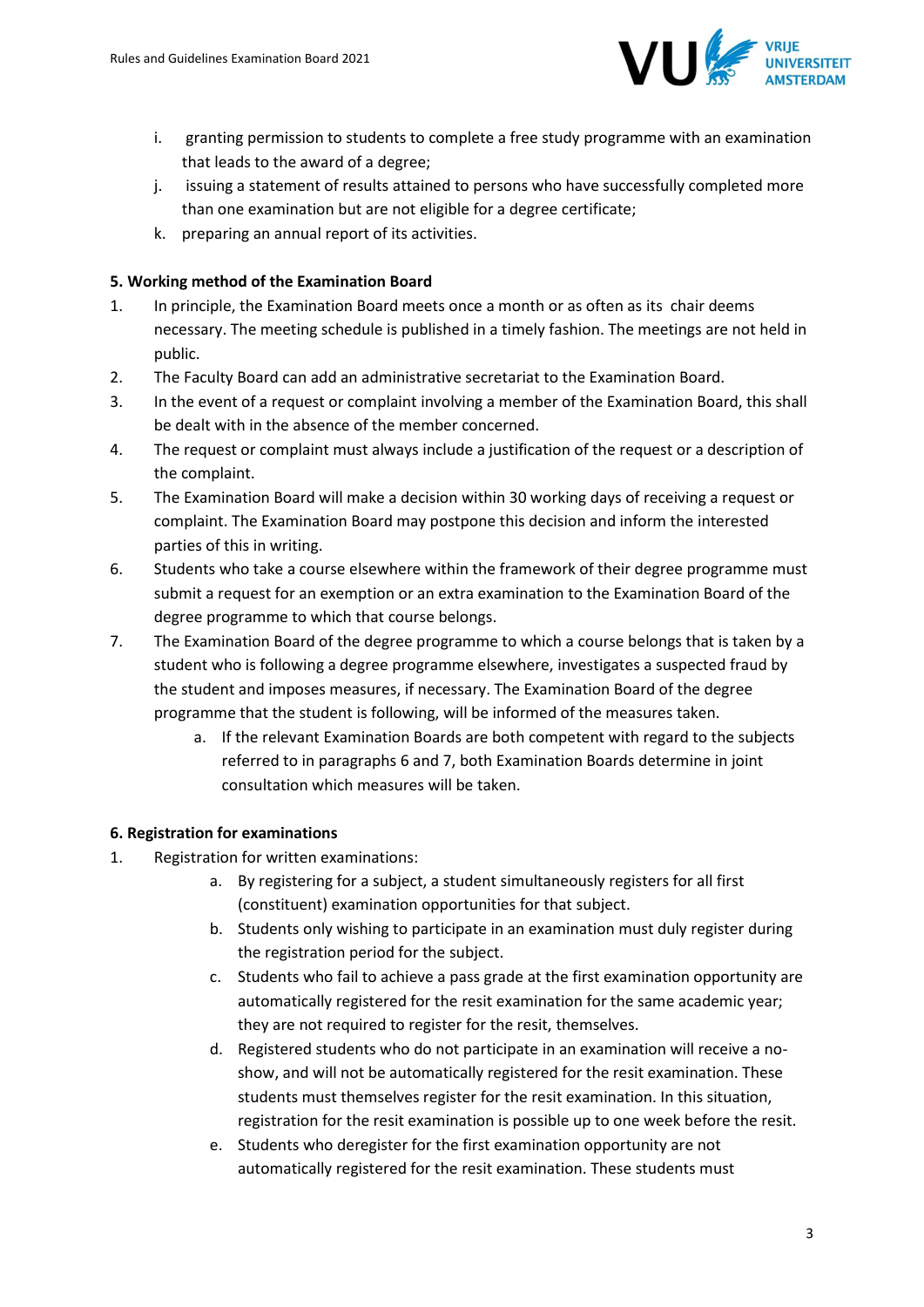

themselves register for the resit examination. In this situation, registration for the resit examination is possible up to one week before the resit.

- f. To be able to participate in an examination, the student must be duly registered.
- g. A student who decides not to participate in an examination must deregister at the latest one week before the examination date.
- h. Registered students who do not participate in an examination and do not deregister on time will receive a no-show.
- 2. Registration for oral examinations should be done by completing the required form in consultation with the examiner.
- 3. Signing up after the deadline is not possible. A student who is not able to register before the deadline due to special, personal circumstances may submit an appeal on the basis of the hardship clause.

# **7. Questions and assignments, subject matter and duration of examinations**

- 1. None of the individual questions and assignments in the examination will relate to anything other than the previously announced examination material. The main points of this examination material will be announced prior to the start of the programme component that prepares students to sit the examination in question. No later than [one month] before the date of the examination in question, students will be notified of the exact scope of the examination material.
- 2. In the event of a resit in a subsequent academic year, the student will sit an examination based on the material set for that examination in the academic year in question, unless the Examination Board decides otherwise at the request of the examiner.
- 3. The Examination Board monitors the quality of examinations and final degree assessments.

# **8. Completing examinations in a different form than that specified in the TER and the study guide**

- 1. At an examiner's request, the Examination Board may permit a different form of examination than that stipulated in the TER and the study guide.
- 2. At the student's request, the Examination Board may permit a different form of examination than that stipulated in the TER and the study guide.

# **9. Oral examinations**

- 1. Unless otherwise specified by the Teaching and Examination Regulation for the relevant educational unit, no more than one student will be examined orally at the same time.
- 2. The Examination Board or the examiner may, in exceptional cases, decide that an oral examination is not conducted in public.
- 3. A student may submit a request to the Examination Board to deviate from the requirement for a public oral examination. The Examination Board will weigh the student's interests against the interests of administering a public examination.
	- 4. An oral examination will be taken in the presence of a second examiner or the exam will be recorded.

#### **10. Inspection and reflective discussion**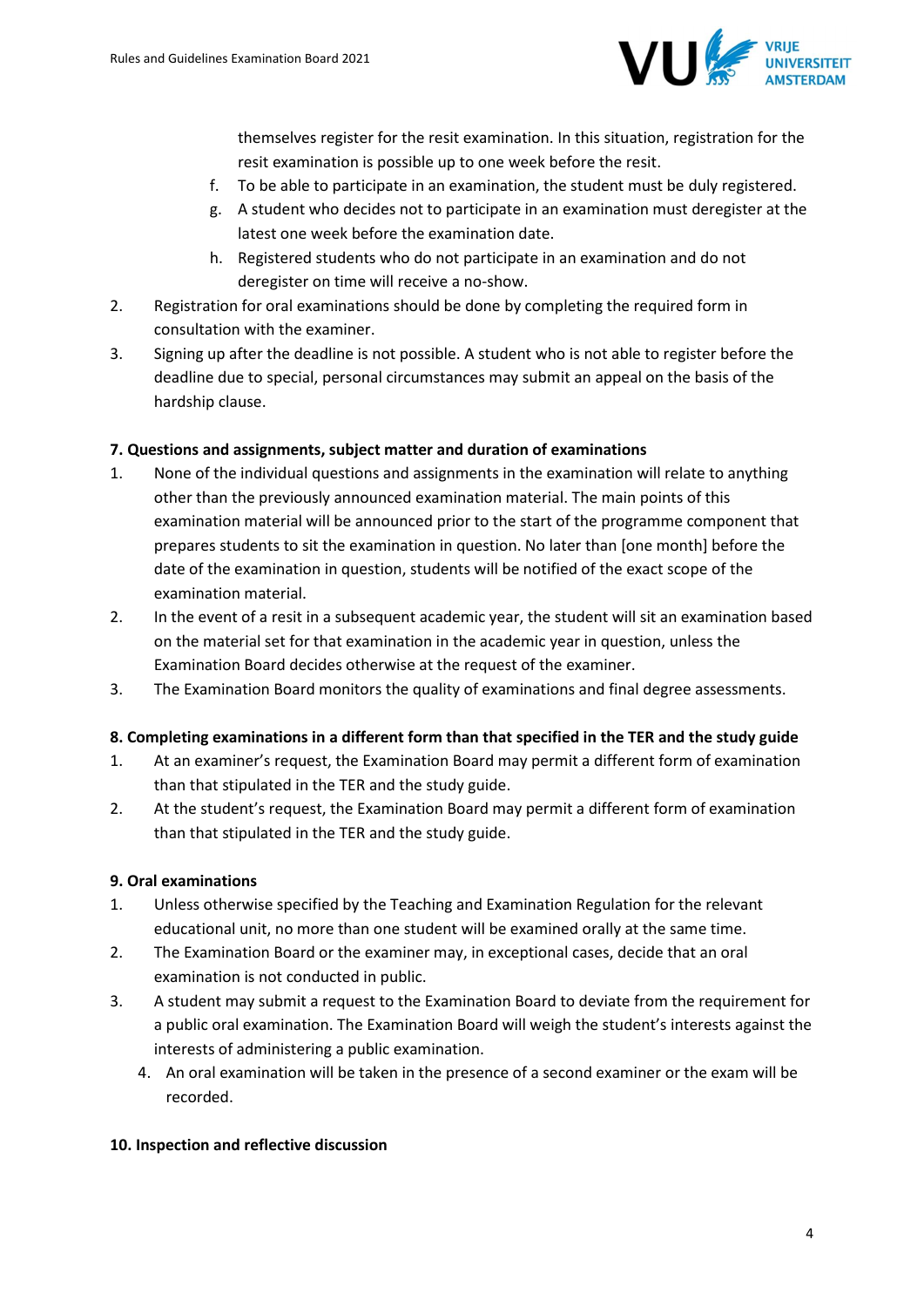

- 1. If the student was unable to inspect his/her marked work at the designated place and time through no fault of his/her own, an alternative option will be offered.
- 2. Students who have attended the collective reflective discussion, or who were unable to attend through no fault of their own, can submit a request for an individual reflective discussion to the relevant examiner. The reflective discussion will take place at a time and location to be determined by the examiner.
- 3. If a student intends to appeal against the way in which his/her mark was assessed, he/she will be issued with a copy of the marked work at his/her request.

# **11. Quality assurance**

- 1. Quality is assured in accordance with the provisions of the Guide for Examination Boards ('Handreiking Examencommissies').
- 2. The Examination Board applies the Assessment Policy Framework ('Toetsbeleid') of the Faculty of Humanities to ensure the quality of examinations and final degree assessments.
- 3. The length of each examination is such that the student can reasonably be expected to answer the questions in the time given.

# **12. Procedure for written examination components**

- 1. In order to participate in an examination, students must show a valid proof of registration (university registration card) and a valid ID with a signature and a photo that is a good likeness of the individual in question.
	- a. When the student cannot show the supporting documents referred to in paragraph 1, he or she is excluded from the examination, or the examination that the student has handed in is declared invalid. The registration indicating that the student has taken the exam will be maintained.
	- b. Participation in a digital test is not possible without the student's personal VUnet ID and password. The student is responsible for having both codes ready for use.
- 2. The Examination Board ensures that enough invigilators are appointed for the written examination and that these individuals will ensure that the examination is conducted properly.
	- a. The examiner may, when using a common examination room, ask the central organization unit to ensure that there are enough invigilators present.
- 3. Students are obliged to follow the instructions of the invigilator(s).

# **13. Graduation**

- 1. The Examination Board will determine the result of the final degree assessment if it establishes that the student has passed all of the educational units in the programme. The final degree assessment takes place on the date on which the final examination has been successfully taken
- 2. A degree certificate will only be issued once the Executive Board has certified that the student has met all procedural requirements, including payment of tuition fees.
- 3. The student may ask the Examination Board not to proceed with issuing the degree certificate. Any such request must be submitted within ten working days after the student is informed of the intended graduation date or meets the requirements for graduation. The Examination Board allows graduation to be postponed provided the postponed graduation date falls within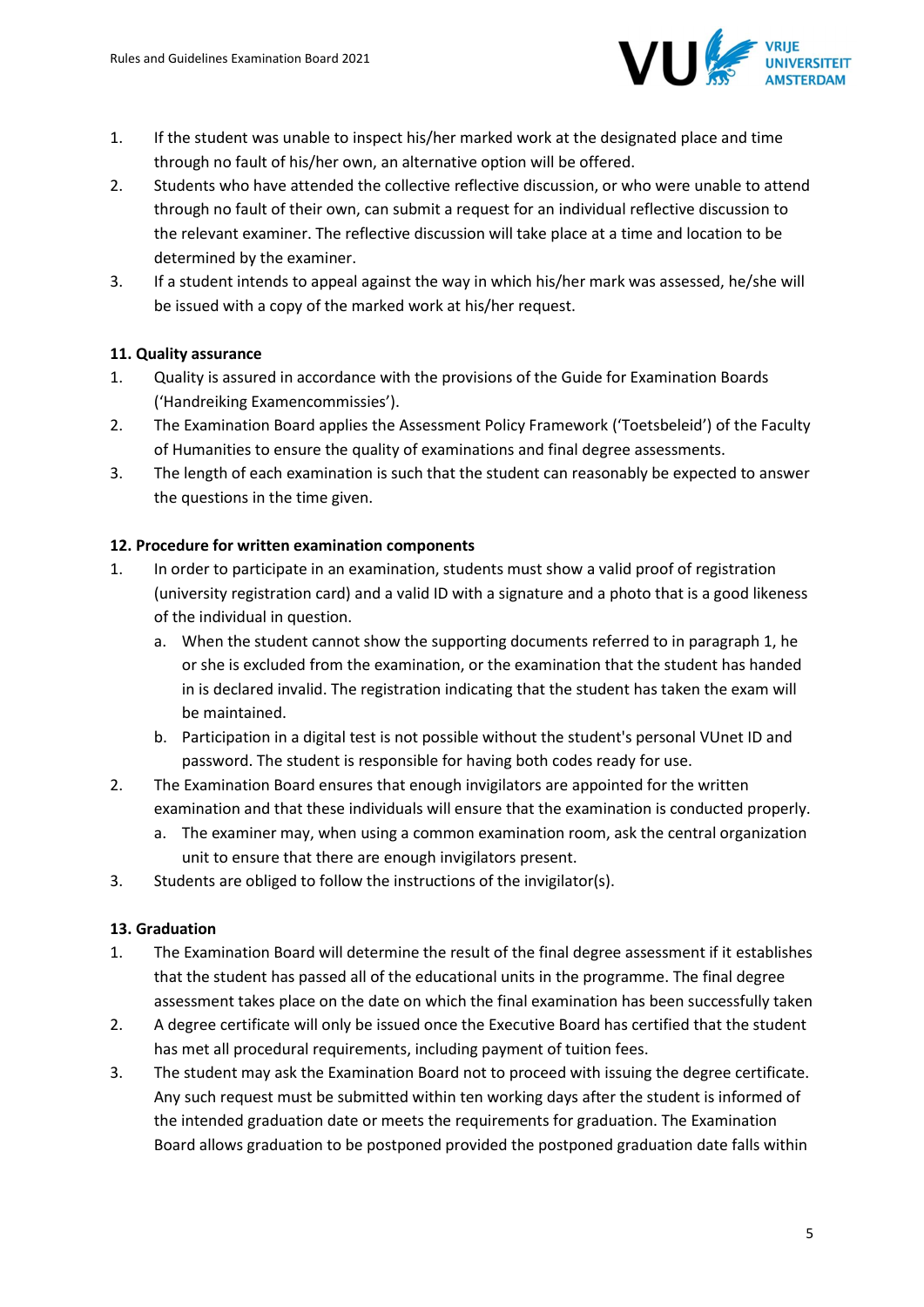

the nominal duration of the programme plus one year. The Examination Board may decide differently in exceptional cases.

### **14. Free programme**

- 1. Subject to certain conditions, the student has the option of compiling a study programme of his/her own choice which deviates from the study programmes prescribed by the degree programme.
- 2. The composition of such a programme requires the prior approval of the Examination Board that has the greatest jurisdiction over the programme components.
- 3. The free programme is compiled by the student from educational units offered at Vrije Universiteit Amsterdam or another institution of higher education and must at least have the same scope (breadth and depth) as a regular Bachelor's programme. The student must ensure that the proposed study programme enables him/her to proceed to at least one Master's programme. In doing so, he/she makes is not obliged to take the relevant Master's programme.

#### **15. Iudicia**

- 1. If a student completes the programme with an 'excellent' classification, a 'cum laude' degree may be awarded.
- 2. 'Cum laude', Bachelor's programme
	- The classification 'cum laude' is awarded to students who have met the following conditions:
	- a. grades of 6.0 or a 6.5 have been assigned for no more than two components;
	- b. for the other components, with the exception of the graduation project, grades of 7.0 or higher have been awarded;
	- c. the grade awarded for the graduation project is 8.5 or higher;
	- d. all grades were obtained without resitting an examination.
	- e. the grades were achieved within the nominal duration of study, which can be extended by a maximum of two months per academic year.
	- f. the weighted average for all degree components excluding the graduation project of the Bachelor's programme is at least an 8.0. The weighted average is determined on the basis of the unrounded average. Extracurricular grades are not counted;
	- g. exemptions make up no more than 20% of the nominal credits available, except in the case of exemptions granted by the Examination Board within the shortened bachelor Philosophy, for which a maximum of 33⅓% applies.
	- h. the iudicium 'cum laude' will not be awarded if the student has been sanctioned for fraud or plagiarism during the programme.
- 3. 'Cum laude', Master's programme
	- a. Master's students must meet the requirements set out in paragraph 2 with the exception of a. a grade of 7.0 has been assigned for all components;
	- b. The following exceptions apply to the 2-year Philosophy master programme and Filosofie van Cultuur en Bestuur master programme:
		- 1. the maximum of 20% exemptions applies only to the remaining philosophy courses (and not for the exemptions granted on the basis of the non-philosophical courses).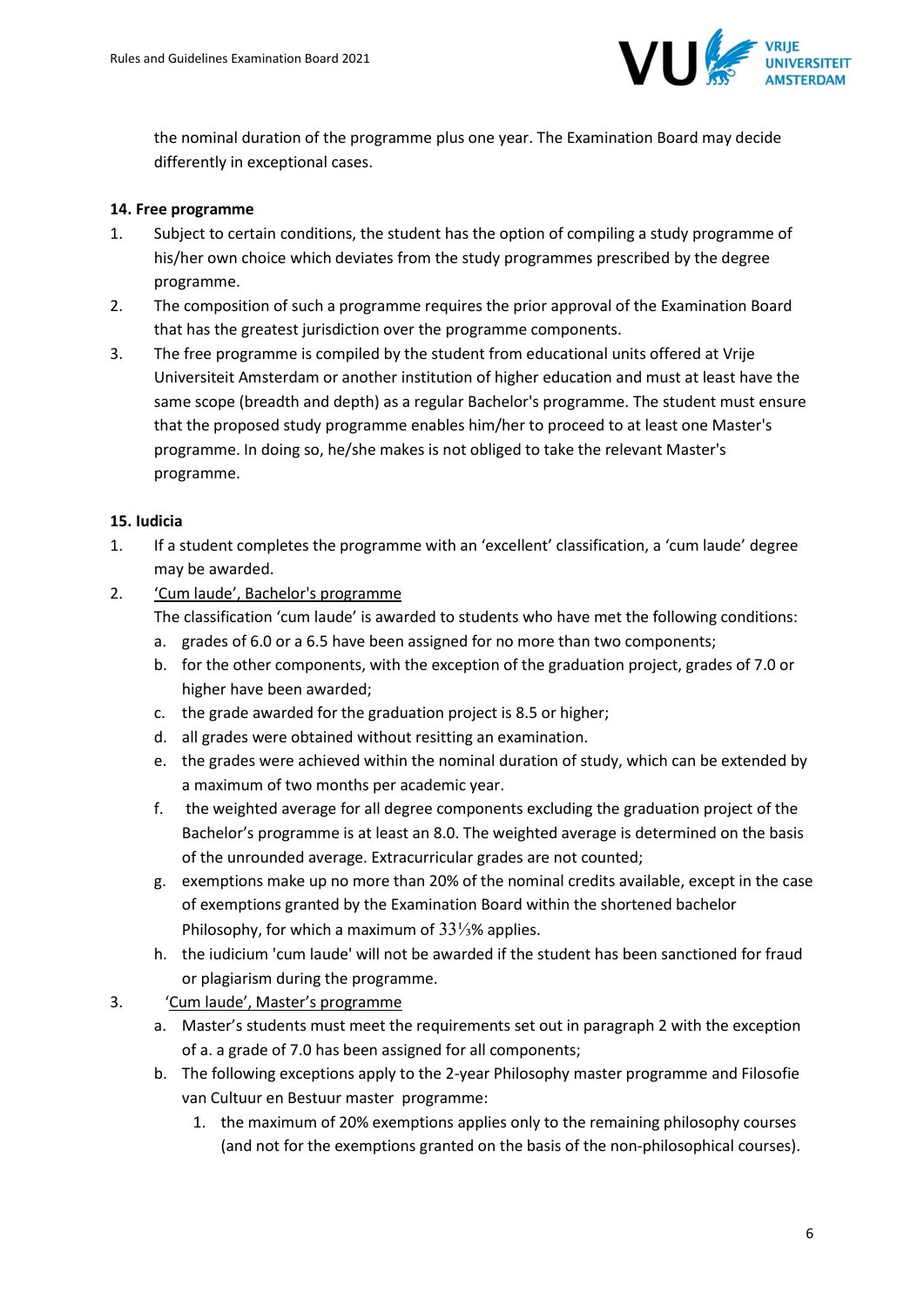

2. the grades were achieved within the nominal duration of study of the chosen scientific discipline, plus a maximum of 2 years

### **16. Degree certificate and statement**

- 1. The Examination Board grants a degree certificate as proof that the student has passed his/her final degree assessment. The Examination Board adds a diploma supplement to the degree certificate that provides information on the nature and content of the degree programme completed. The diploma supplement is drawn up in Dutch or English and complies with the European format.
- 2. Those who have passed more than one examination but who are not entitled to a degree certificate as referred to in paragraph 1 may, upon request, receive a statement issued by the relevant Examination Board which lists the examinations passed, specifying the educational units concerned, the number of credits thus obtained and when the examination results were achieved.

#### **17. Exemption and replacement assignment**

- 1. A request for exemption from an examination must be submitted to the Examination Board at least six weeks before the start of the relevant degree component.
- 2. After consulting the relevant examiner, the Examination Board can grant exemption from an examination or practical based on the following:
	- a. a successfully completed examination or practical exercise in higher education in the Netherlands or elsewhere, which corresponds in terms of content, level and study load with the component from which an exemption is being requested;
	- b. [or knowledge and/or skills of similar content, level and scope gained outside higher education.]
- 3. Students wishing to meet the requirements of certain exams by studying at another faculty or university, in the Netherlands or abroad, must request permission from the Examination Board beforehand.
- 4. Students can request that the Examination Board provides a replacement assignment for practical components. If the Examination Board accepts this request, it will in consultation with the examiner determine which substitute requirements the student must meet. In all cases, the student must meet the final attainment levels for the degree programme.
- 5. An exemption that has been granted based on study results obtained at a foreign university is registered as a 'pass' or 'fail'.
- 6. No exemption can be granted for a thesis or final assignment.

#### **18. Maximum exemption**

Please refer to addendum I.

#### **19. Academic misconduct in examinations and final degree assessments**

- 1. Academic misconduct and plagiarism are defined as any act or omission by a student that partially or entirely precludes an accurate assessment of their knowledge, understanding and skills, or those of another student.
- 2. Fraud and academic misconduct include: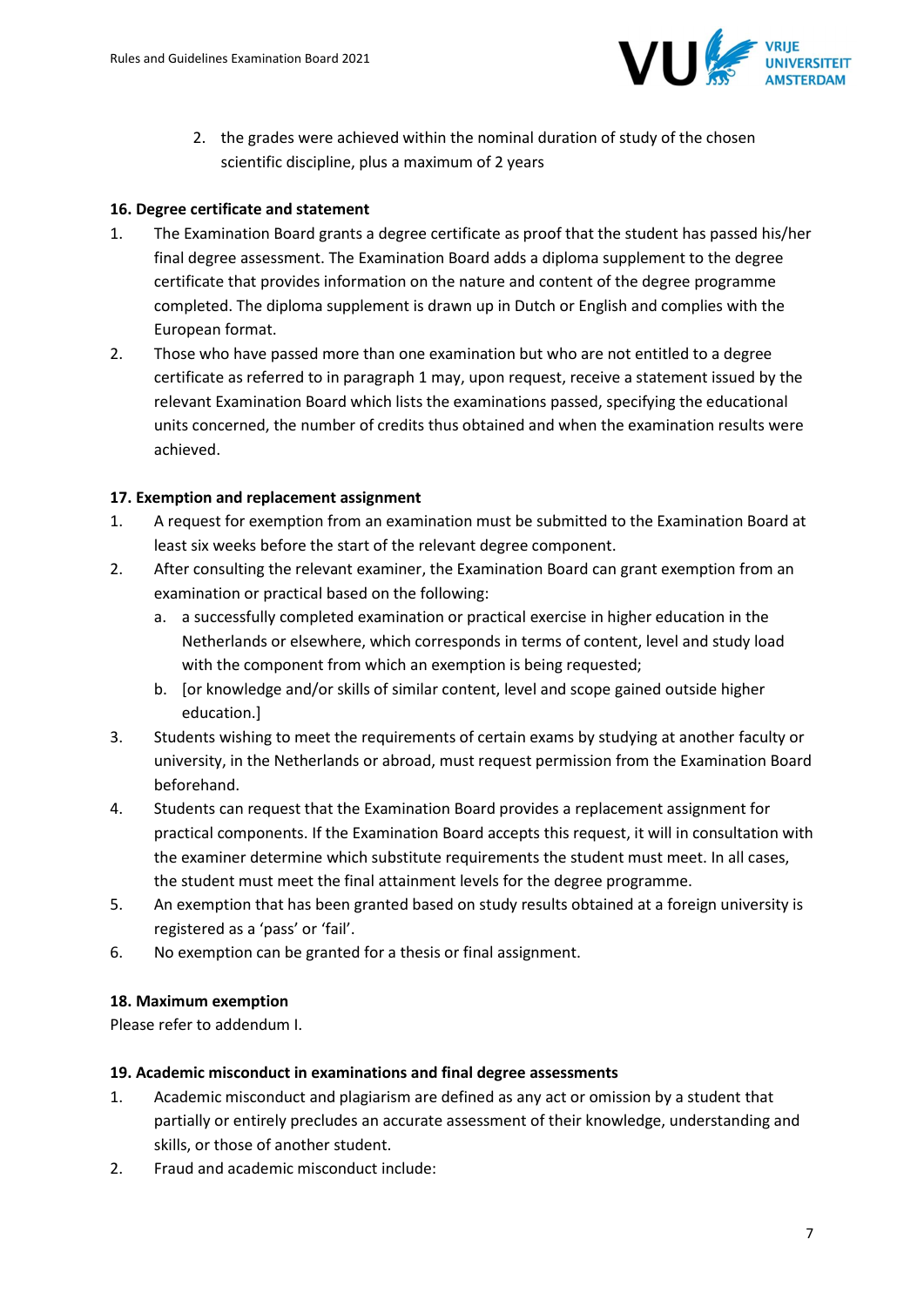

- a. being in possession of aids or resources (pre-programmed calculator, mobile phone, books, syllabi, notes, etc.) which are not expressly permitted during the examination;
- b. copying from or exchanging information with another student during the examination;
- c. assuming someone else's identity during the examination;
- d. allowing someone else to assume your identity during the examination;
- e. obtaining details of examination questions before the date or time at which that examination is scheduled to take place;
- f. changing, extending or amending a section of the examination after it has been submitted for final assessment.
- 3. Plagiarism includes the following:
	- a. using or copying another person's written work, data or ideas without providing full and appropriate source references;
	- b. failing to show clearly in the text, for example through the use of quotation marks or an appropriate layout, that words are being cited directly from another author, even where correct source references have been included;
	- c. paraphrasing the contents of other people's texts without appropriate source references;
	- d. submitting [parts of] a text that has previously been submitted for an earlier assignment for a separate examination component;
	- e. copying work from other students and presenting this work as one's own;
	- f. submitting assignments that have been obtained from a commercial agency or that have been written by someone else (whether or not in exchange for payment).

Electronic detection software programs may be used to detect plagiarism in texts. When submitting a text, the student implicitly consents to the text being entered into the database of the detection program concerned.

# **20. Procedures and penalties**

- 1. If the examiner ascertains, or has good reason to suppose, that academic misconduct has taken place, he/she must report this to the Examination Board in writing immediately. The Examination Board will inform the student of this report in writing.
- 2. The Examination Board will invite the student to present his/her case and will decide whether academic misconduct or plagiarism has been committed on the basis of the evidence and, where relevant, the information provided by the student at the hearing. Further information may be required from the examiner.
- 3. If the Examination Board is convinced that academic misconduct has been committed, a penalty will be imposed.
- 4. In cases of academic misconduct and plagiarism, with due regard to the principles of legal fairness and proportionality, the Examination Board can declare the examination or the assignment to which the academic misconduct relates to be invalid or assign a grade of 0, and may also exclude the student from the following relevant examination.
- 5. In the event of serious or repeated academic misconduct or plagiarism, the Examination Board may exclude the student from participating in one or more examinations or final degree assessments at VU Amsterdam for a maximum of one year.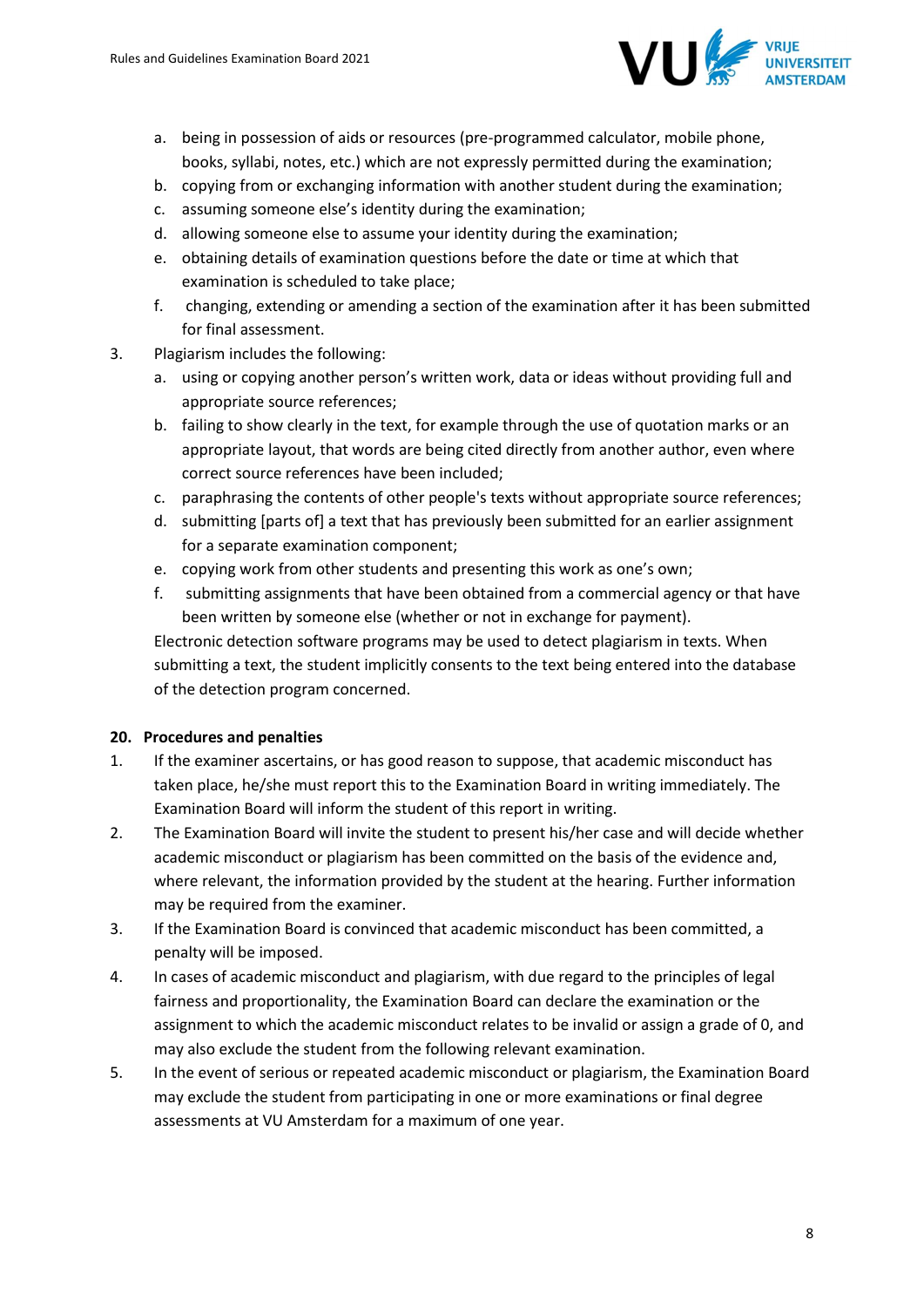

- 6. If very serious academic misconduct or plagiarism is identified, the Examination Board can advise the Executive Board that the relevant student's registration should be terminated permanently.
- 7. The Examination Board grants no exemptions regarding the sitting of examinations which are held in another faculty during the period in which the student is debarred from sitting examinations.
- 8. The student can appeal directly to the Examination Appeals Board against the decision made by the Examination Board within six weeks of the announcement of the decision.
- 9. In urgent cases relating to academic misconduct which are not covered by these Rules and Guidelines, the Examination Board will make a decision with due regard to the principles of an appropriate procedure.

#### **21. Irregularities**

If the Examination Board concludes that one or more examination components, or an entire examination, were not completed in the prescribed manner or that an examination component or examination was not held in the proper manner, it can declare the examination, or the relevant part thereof, invalid.

#### **22. Retention periods**

Bachelor's theses and final assignments and Master's theses are retained for a period of at least seven years. Examination assignments are retained for at least seven years, with effect from the 1 January immediately after they were drawn up. Exam question answers, including assignments and other written materials for which a full or partial examination mark has been awarded, are retained for a period of at least two years after the student's registration comes to an end. For the purposes of programme re-accreditation, an arbitrary selection of work is retained for seven years. In relation to the remainder, the Examination Board follows the terms stipulated in the Vrije Universiteit Amsterdam's list of retention periods.

#### **23. Annual report**

By 1 November, the Examination Board will compile a report on its activities during the previous academic year. The Examination Board will send the annual report to the Faculty Board. On request, the annual report or parts of it can be made available to interested parties.

#### **24. Amendments to these Rules and Guidelines**

No amendments are made in relation to the current academic year, unless there is a reasonable expectation that this will not infringe the interests of the students.

#### **25. Unforeseen circumstances / hardship clause**

In any circumstances not covered by these Rules and Guidelines, or in circumstances where the provisions in these regulations are unreasonable or unfair to the student, the decisions of the Examination Board will be final.

#### **26. Date of commencement**

These Rules and Guidelines take effect as of 1 September 2021.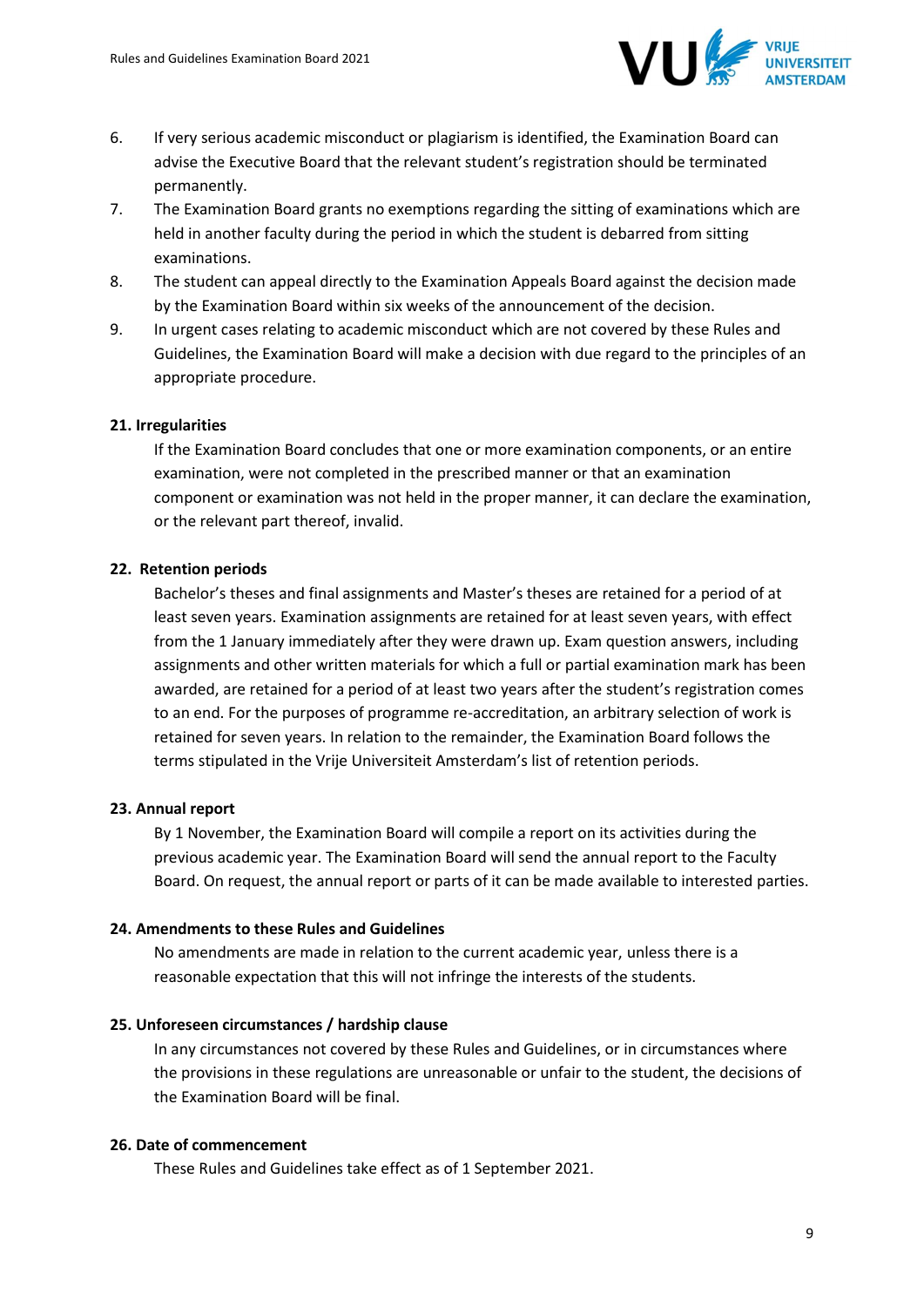

Adopted by the Examination Board on 26-11-2021.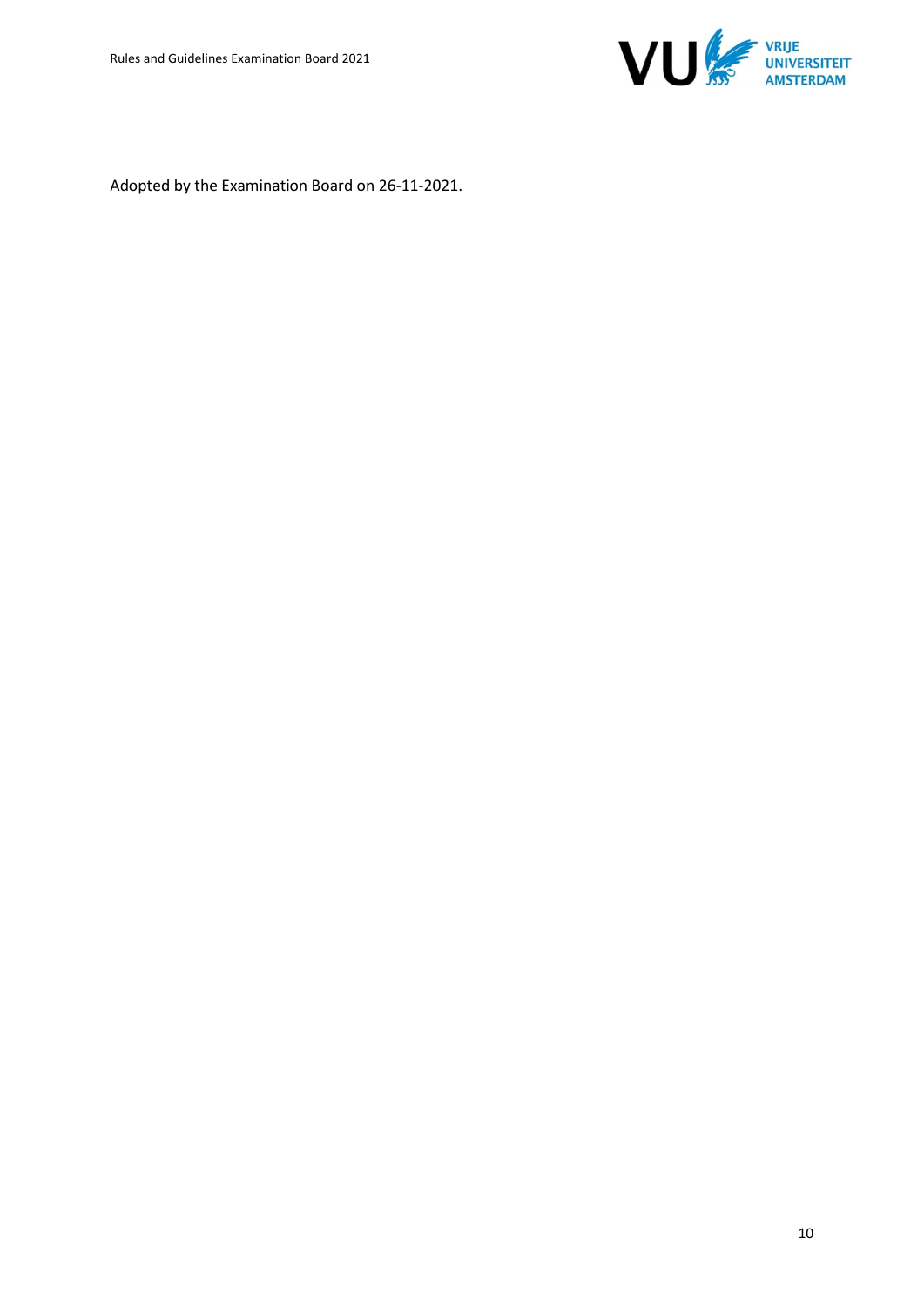

# Addendum I

| <b>Programme</b>                                   | <b>Max</b> exemption                                                   | <b>Remarks</b>                                                                                                                                                                                                                                                                                                                                                                                                                                                                                                                                                                     |
|----------------------------------------------------|------------------------------------------------------------------------|------------------------------------------------------------------------------------------------------------------------------------------------------------------------------------------------------------------------------------------------------------------------------------------------------------------------------------------------------------------------------------------------------------------------------------------------------------------------------------------------------------------------------------------------------------------------------------|
| Bachelor (180 EC)                                  |                                                                        |                                                                                                                                                                                                                                                                                                                                                                                                                                                                                                                                                                                    |
| Ba Archaeology                                     | $30$ EC + 30 EC minor<br>For a double bachelor<br>within ACASA: 120 EC |                                                                                                                                                                                                                                                                                                                                                                                                                                                                                                                                                                                    |
| Ba Communication and<br><b>Information Studies</b> | $30$ EC + 30 EC minor                                                  |                                                                                                                                                                                                                                                                                                                                                                                                                                                                                                                                                                                    |
| <b>Ba Philosophy</b>                               | $30$ EC + 30 EC minor<br>Shortened: $54 EC + 30$<br>EC minor           | For shortened bachelor 60<br>EC standard exemption (30<br>EC fixed set of courses $*$ +<br>30 EC minor). In addition,<br>another 24 EC can be<br>granted to other exemptions.<br>* Cohort 2021-2022:<br>1. W_BA_MEEN<br>Metaphysics<br>W_FIL_ARP Arabic<br>2.<br>Philosophy<br>3.<br>W_BA_TXT2 Text<br>Course II<br>4.<br>$W$ _BA_ADET [6 EC]<br>Advanced Ethics or<br>$W$ _BA_TP [6 EC]<br>Theoretical Philosophy:<br><b>Contemporary Issues</b><br>W_BA_UNIS [6 EC]<br>5.<br>History of Philosophy:<br>Unresolved Issues or<br>$W$ _BA_OPT4A [6 EC]<br><b>Optional Course 4A</b> |
| <b>Ba History</b>                                  | $30$ EC + 30 EC minor                                                  |                                                                                                                                                                                                                                                                                                                                                                                                                                                                                                                                                                                    |
| Ba Griekse en Latijnse taal en<br>cultuur          | $30$ EC + 30 EC minor<br>Bij dubbele bachelor<br>binnen ACASA: 120 EC  |                                                                                                                                                                                                                                                                                                                                                                                                                                                                                                                                                                                    |
| Ba Literature and Society                          | $30$ EC + 30 EC minor                                                  |                                                                                                                                                                                                                                                                                                                                                                                                                                                                                                                                                                                    |
| Ba Media, Kunst, Design en<br>Architectuur         | $30$ EC + 30 EC minor                                                  |                                                                                                                                                                                                                                                                                                                                                                                                                                                                                                                                                                                    |
| Ba Oudheidwetenschappen                            | $30$ EC + 30 EC minor<br>Bij dubbele bachelor<br>binnen ACASA: 120 EC  |                                                                                                                                                                                                                                                                                                                                                                                                                                                                                                                                                                                    |
| Ba Philosophy, Politics and<br>Economics (PPE)     | 18 EC                                                                  | No exemption granted for<br>minor, due to compulsory<br>stay abroad or internship for<br>the free choice component.                                                                                                                                                                                                                                                                                                                                                                                                                                                                |
| Master's (60 EC)                                   |                                                                        |                                                                                                                                                                                                                                                                                                                                                                                                                                                                                                                                                                                    |
| Ma Archaeology                                     | 12 EC                                                                  |                                                                                                                                                                                                                                                                                                                                                                                                                                                                                                                                                                                    |